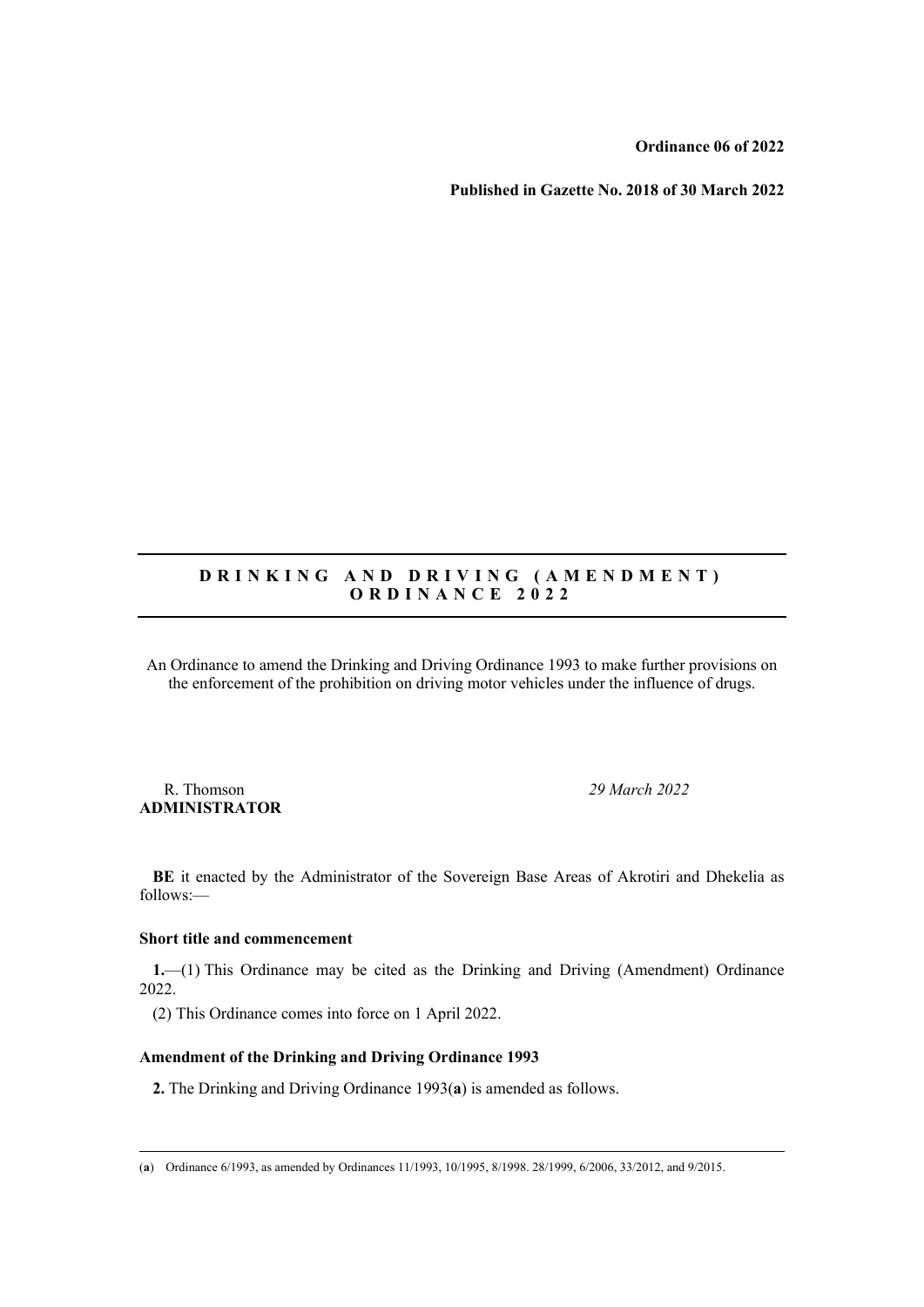#### **Amendment of section 2 (interpretation)**

**3.** In section 2—

(a) for the definition of "drug", substitute—

""drug" means a controlled drug within the meaning of the Narcotic Drugs and Psychotropic Substances (Consolidation) Ordinance 2006(**a**);",

(b) after the definition of "road", insert—

""saliva test" means a preliminary test for the purpose of obtaining, by means of a device of a type approved by the Administrator, an indication whether a person is unfit to drive through drugs;",

(c) after the definition of "specimen of breath", insert—

""specimen of saliva" means a quantity of saliva that is—

- (a) sufficient to enable the test or analysis to be carried out; and
- (b) provided in such a way as to enable the objective of the test or analysis to be satisfactorily achieved;".

## **Amendment of section 5 (breath test)**

**4.**—(1) Section 5 is amended as follows.

- (2) For the title substitute "Breath or saliva test".
- (3) In subsection  $(1)$ 
	- (a) in paragraph (a), for "has alcohol in his body" substitute "has alcohol or drugs in their body",
	- (b) in paragraph (b)—
		- (i) for "with alcohol in his body", substitute "with alcohol or drugs in their body", and
		- (ii) for "has alcohol in his body", substitute "has alcohol or drugs in their body",
	- (c) for "to provide", substitute ", if the suspicion relates to having alcohol in their body or having committed a road traffic offence, to provide", and
	- (d) at the end, insert "or, if the suspicion relates to having drugs in their body or having committed a road traffic offence, to provide a specimen of saliva for a saliva test".
- (4) In subsection (2), at the end insert "or a specimen of saliva for a saliva test".
- (5) In subsection (3), after "specimen" insert "of breath for a breath test".
- (6) After subsection (3), insert—

"(3A) A person may be required, under subsections (1) and (2) above, to provide a specimen of saliva for a saliva test either at or near the place where the requirement is made or, if the police officer making the requirement thinks fit, at a police station specified by the officer.".

- (7) In subsection (4), after "of breath" insert "or saliva".
- $(8)$  In subsection  $(5)$ 
	- (a) in paragraph  $(a)$ 
		- (i) for "he", substitute "the police officer",
		- (ii) for "; or", substitute ",",
	- (b) after paragraph (a), insert—
		- "(aa) as a result of saliva test the police officer has reasonable cause to suspect that the person is unfit to drive through drugs,",

<sup>(</sup>**a**) Ordinance 16/2006, as amended by Ordinances 22/2010 and 02/2011 and P.I. 7/2017.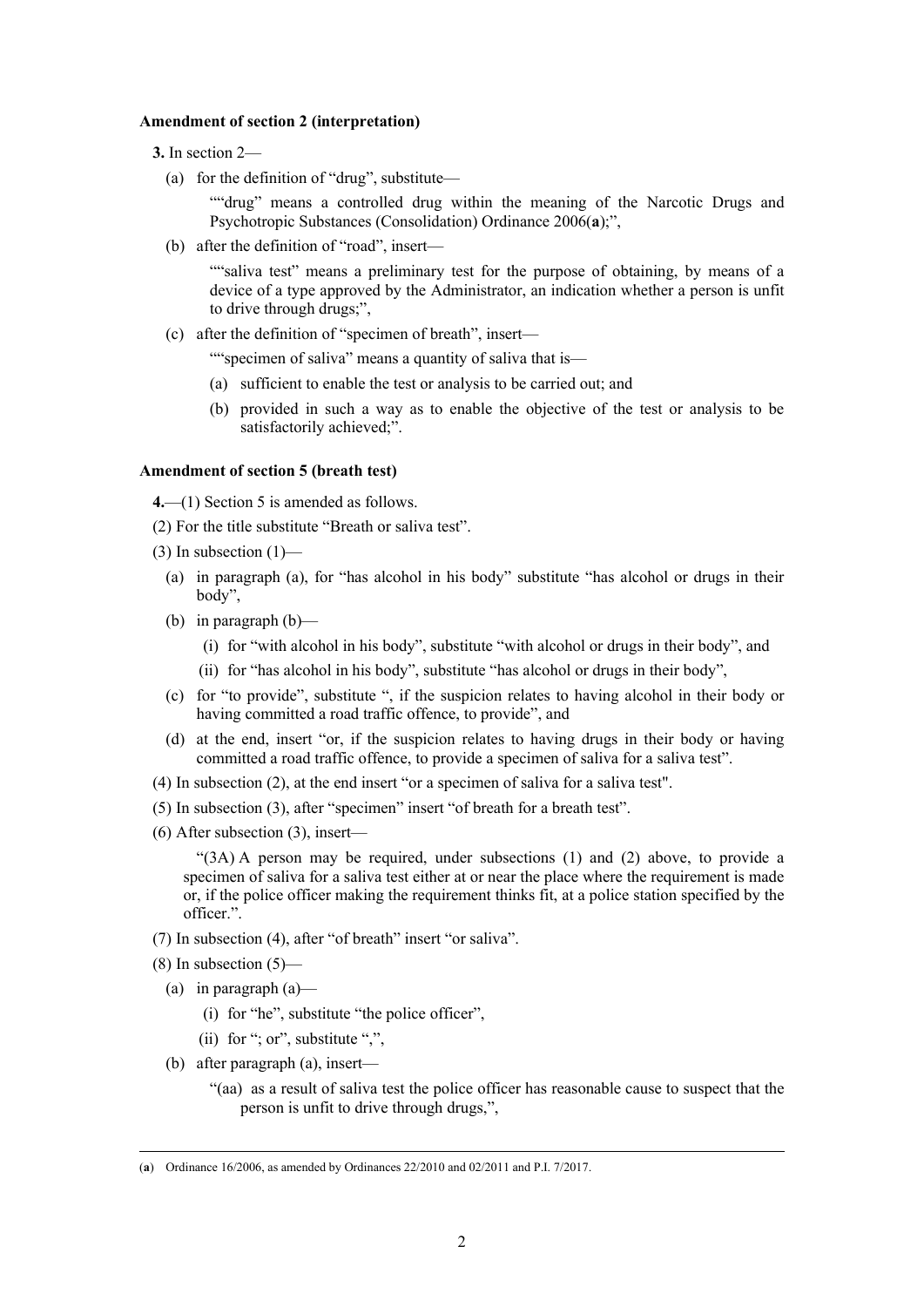- (c) in paragraph (b), for "he", substitute "the person",
- (d) at the end of paragraph (b), insert "or",
- (e) after paragraph (b), insert—
	- "(c) that person has failed to provide a specimen of saliva for a breath test when required to do so in pursuance of this section and the police officer has reasonable cause to suspect that the person has drugs in their body,".
- (9) After subsection (5), insert—

"(6) A police officer must, on requiring any person to provide a specimen in pursuance of this section, warn the person that a failure to provide it may render the person liable to prosecution.".

# **Amendment of section 6 (provision of specimens for analysis)**

**5.**—(1) Section 6 is amended as follows.

- (2) In subsection  $(1)$ 
	- (a) at the beginning of paragraph (a), insert "if the offence is one of being unfit to drive through drink,";
	- (b) in paragraph (b), after "blood" insert ", saliva (if the offence is one of being unfit to drive through drugs),".
- (3) In subsection (4), for "other than a specimen of breath", substitute "of blood or urine".

# **Amendment of section 8 (protection of persons under hospital treatment)**

**6.** In section 8(2), after "blood", insert ", ", saliva".

# **Amendment of section 9 (detention of persons affected by alcohol or a drug)**

**7.** In section 9(1)—

- (a) after "specimen of", insert "saliva,", and
- (b) for "under Sections 3 and 4 of this Ordinance", substitute—

 $^{12}$ 

- (a) if the specimen was one of breath, blood or urine, under section 3 or 4 of this Ordinance, or
- (b) if the specimen was one of saliva, under section 3 of this Ordinance, to the extent that that section relates to being unfit to drive through drugs.".

#### **Amendment of section 10 (use of specimens in proceedings for offences under section 3 or 4)**

- **8.**—(1) Section 10 is amended as follows.
- (2) In subsection (1), after "specimen of", insert "saliva,".
- (3) In subsection (4), after "specimen of", insert "saliva,".

# **Amendment of section 11 (documentary evidence as to specimens for use in proceedings under sections 3 and 4)**

**9.** In section 11(1), after the first and third occurrences of "specimen of" insert "saliva,".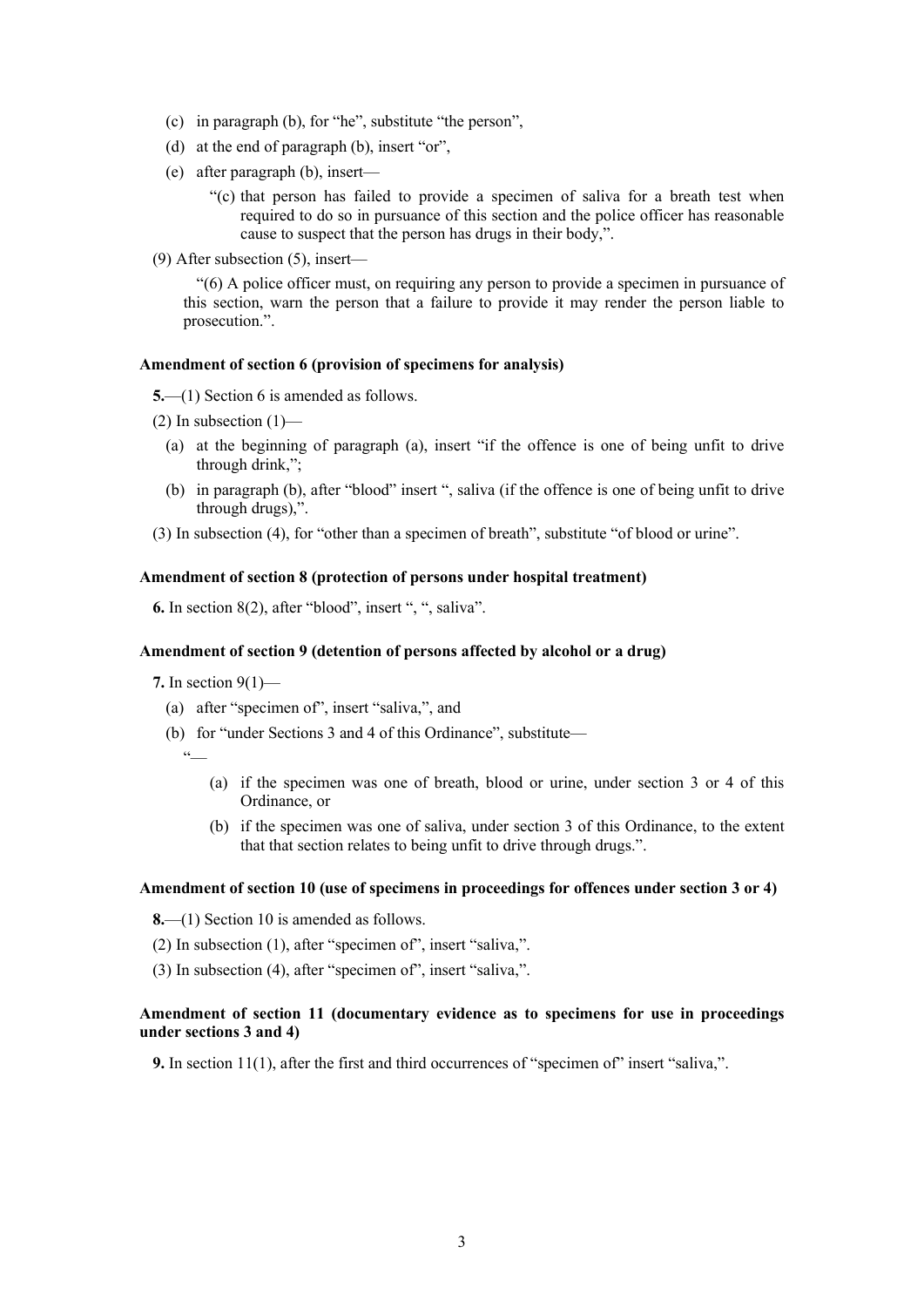### **EXPLANATORY NOTE**

## *(This note is not part of the Ordinance)*

**1.** This explanatory note relates to the Drinking and Driving (Amendment) Ordinance 2022 (the "Ordinance"). It has been prepared by the Office of the Attorney General and Legal Adviser in order to assist the reader of the Ordinance. It does not form part of the Ordinance. It is not intended to be a comprehensive description.

**2.** The amendments are intended to mirror the Road Safety (amendment) Law of 2016 of the Republic, Law 13(I)/2016, published in gazette 4555 on 11 March 2016.

**3.** The Ordinance amends the Drinking and Driving Ordinance 1993 (the "principal Ordinance").

**4.** Section 3 inserts new definitions of "drug", "saliva test" and "specimen of saliva" in section 2 of the principal Ordinance.

**5.** Section 4 of the Ordinance makes various amendments to section 5 of the principal Ordinance.

**6.** Section 5(1) of the principal Ordinance is amended to provide that, where police officers reasonably suspect that a person driving, attempting to drive, being in charge of, or having driven, attempted to drive, or been in charge of, a vehicle on a road has drugs in their body, or has committed a road traffic offence, they may require the person to provide a specimen of saliva for a saliva test.

**7.** Section 5(2) is amended to provide that, in case of a road traffic accident, a police officer has the power to require a person they suspect to have driven, or attempted to drive, one of the vehicles involved to provide a specimen of saliva for a saliva test.

**8.** Section 5(3) is amended to provide that the subsection, which relates to the place where a specimen can be obtained, only relates to breath specimens. Section 5(3A) is inserted to make provision regarding the place where a specimen of saliva can be required under section 5(1) and (2) of the principal Ordinance, namely either at or near the place where the requirement is made or at a police station. Section 5(4) is amended to provide that a refusal to provide a specimen of saliva when required to do so under that Ordinance is an offence.

**9.** Section 5(5) is amended to provide for a power to arrest a person where the test gives cause to suspect that a person has driven a vehicle while unfit through drugs, or where a person has refused to provide a specimen of saliva in pursuance of that Ordinance.

**10.** New section 5(6) provides that a police officer must, on requiring any person to provide a specimen in pursuance of that section, warn the person that a failure to provide it may render the person liable to prosecution.

**11.** Section 5(2) of the Ordinance amends section 6(1) of the principal Ordinance, to provide that, in the course of an investigation about whether a person has attempted to drive while being unfit through drugs, a police officer may require the person to provide a specimen of saliva. Section  $5(3)$  of the Ordinance makes consequential amendments to section  $6(4)$  of the principal Ordinance, so that the provisions on choosing between specimens of blood and urine are not extended to specimens of saliva.

**12.** Section 6 of the Ordinance amends section 8(2) of the principal Ordinance, to extend the provision on the protection of persons under hospital care to those required to provide specimens of saliva.

**13.** Section 7 of the Ordinance amends section 9(1) of the principal Ordinance, to provide that persons who have been required to provide saliva tests can be detained while it is considered that they could be committing the offence of driving whilst unfit through drugs if they drove or attempted to drive a vehicle.